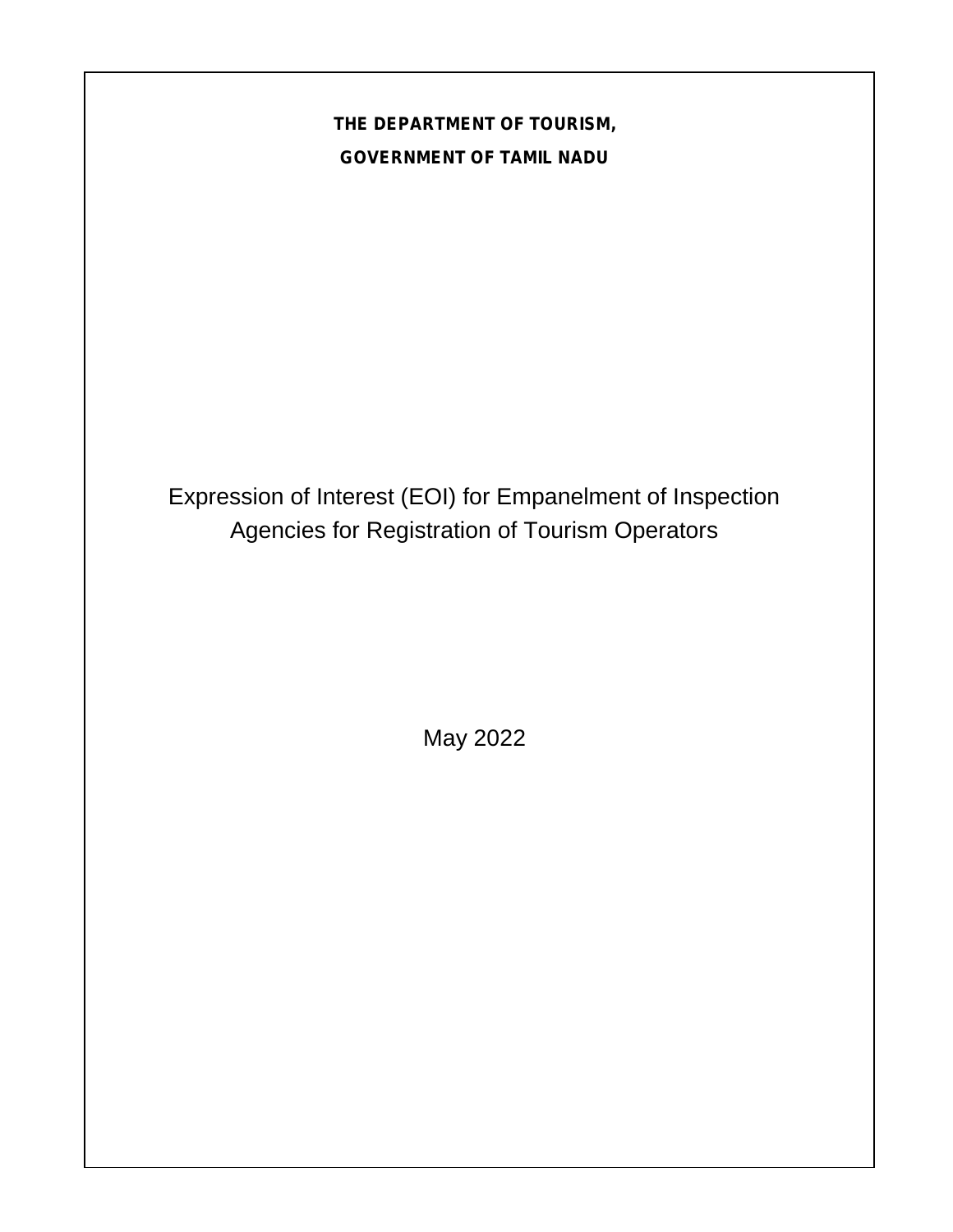#### **DISCLAIMER**

Information contained in this Expression of Interest (EOI) document and/or subsequently provided to Applicants, whether verbally and/or in documentary form by or on behalf of the Department of Tourism, Government of Tamil Nadu is provided to the Applicants on the terms and conditions set out in this EOI document and any other terms and conditions subject to which such information is provided. This document is not an agreement and is not an offer or invitation by The Department of Tourism to any other party. The purpose of this EOI document is to provide interested parties with information to enable formulation of their proposal.

This EOI document does not purport to contain all the information each Applicant may require. The Applicants should conduct their own due diligence, investigations and analysis and should check the accuracy, reliability, and completeness of the information in this EoI document and obtain independent advice from appropriate sources. The Department of Tourism representatives make no representation or warranty and shall incur no liability under any law, statute, rules or regulations as to the accuracy, reliability or completeness of the EOI document and concerned with any matter deemed to form part of the EOI document, award of the assignment, the information and any other information supplied by or on behalf of the Department of Tourism or otherwise arising in any way from selection process. The prospective Applicant will be responsible for all obligations to its staff, their payments, complying with the labour laws, minimum wages Act and any other Act relevant for the working of the Applicant's staff.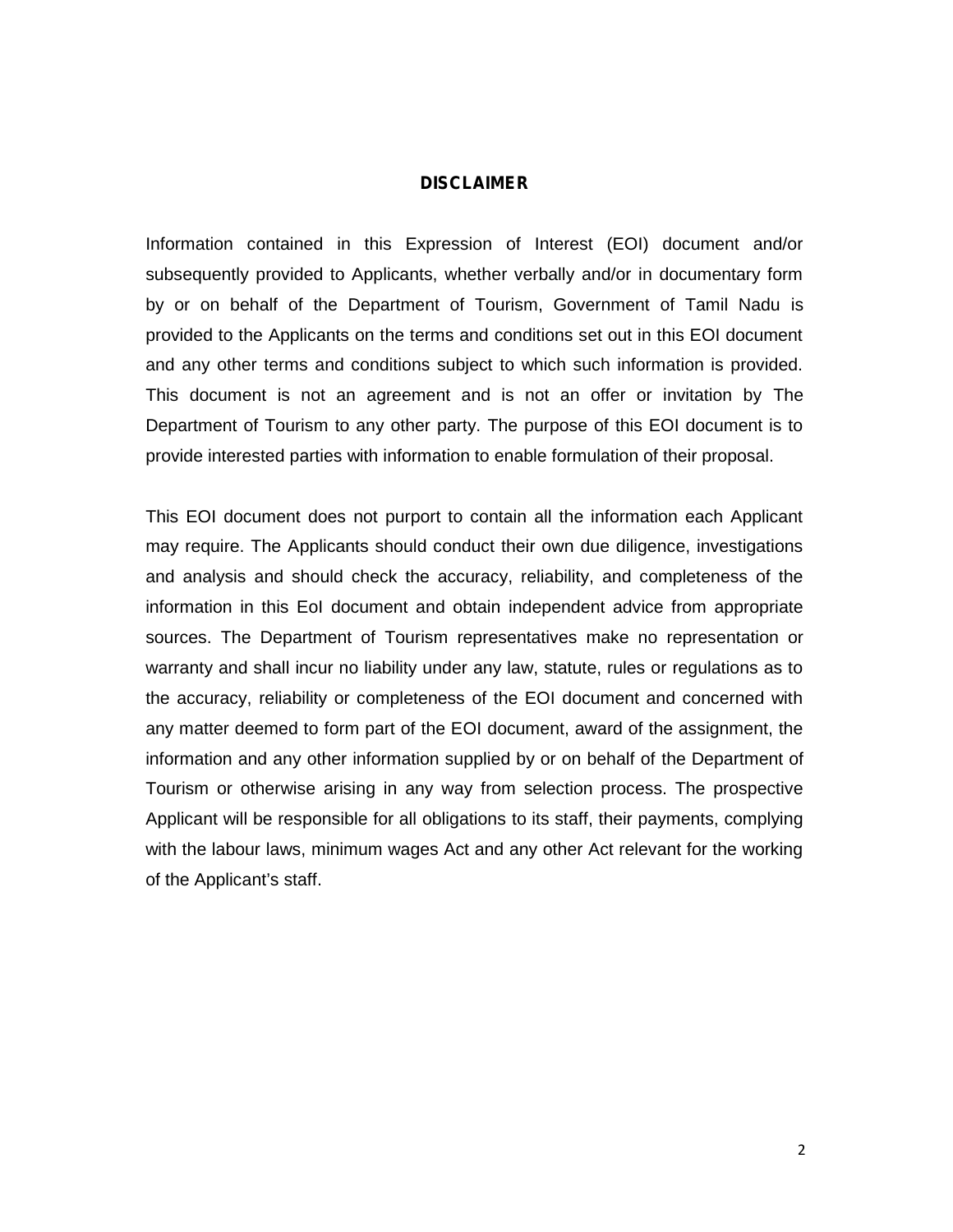### **1 INTRODUCTION**

#### 1.1 **Background**

- 1.1.1 The tourism industry is currently witnessing a shift from destination-based tourism to experience-based tourism. Resultantly there is a significant rise in the number of tourism operators in the state offering various niche/novel tourism products.
- 1.1.2 The Department of Tourism, Government of Tamil Nadu ("Department" or "Authority") intends to make tourism experiences in the State safe, accessible & sustainable for all stakeholders. In this regard, the Department has framed guidelines for registration of the following categories of tourism operators:
	- a) Adventure Tourism Operators
	- b) Camping Operators
	- c) Bed and Breakfast / Homestay Establishments
	- d) Caravan Tour Operators / Caravan Park Operators
- 1.1.3 The Guidelines for Registration mandate a physical inspection. The Department desires to empanel third-party inspection agencies with requisite resources including adequate qualified and experienced staff and having sufficient experience / expertise for conducting inspection of the Tourism Operators / Establishments for registration under the guidelines.
- 1.1.4 Through this EOI, interested firms may apply for empanelment as an Inspection Agency with the Department of Tourism.

#### 1.2 **Release of EOI Document**

- 1.2.1 The EOI document will be made available on the Tamil Nadu Tenders Website (www.tenders.tn.gov.in ) and www.tamilnadutourism.tn.gov.in from the date of publication of the EOI notification in the News Papers.
- 1.2.2 The EOI should be accompanied by a Fee to the value of **INR 10,000 (INR 10,000 + 9% CGST + 9% SGST)** in the form of a **Demand Draft** only drawn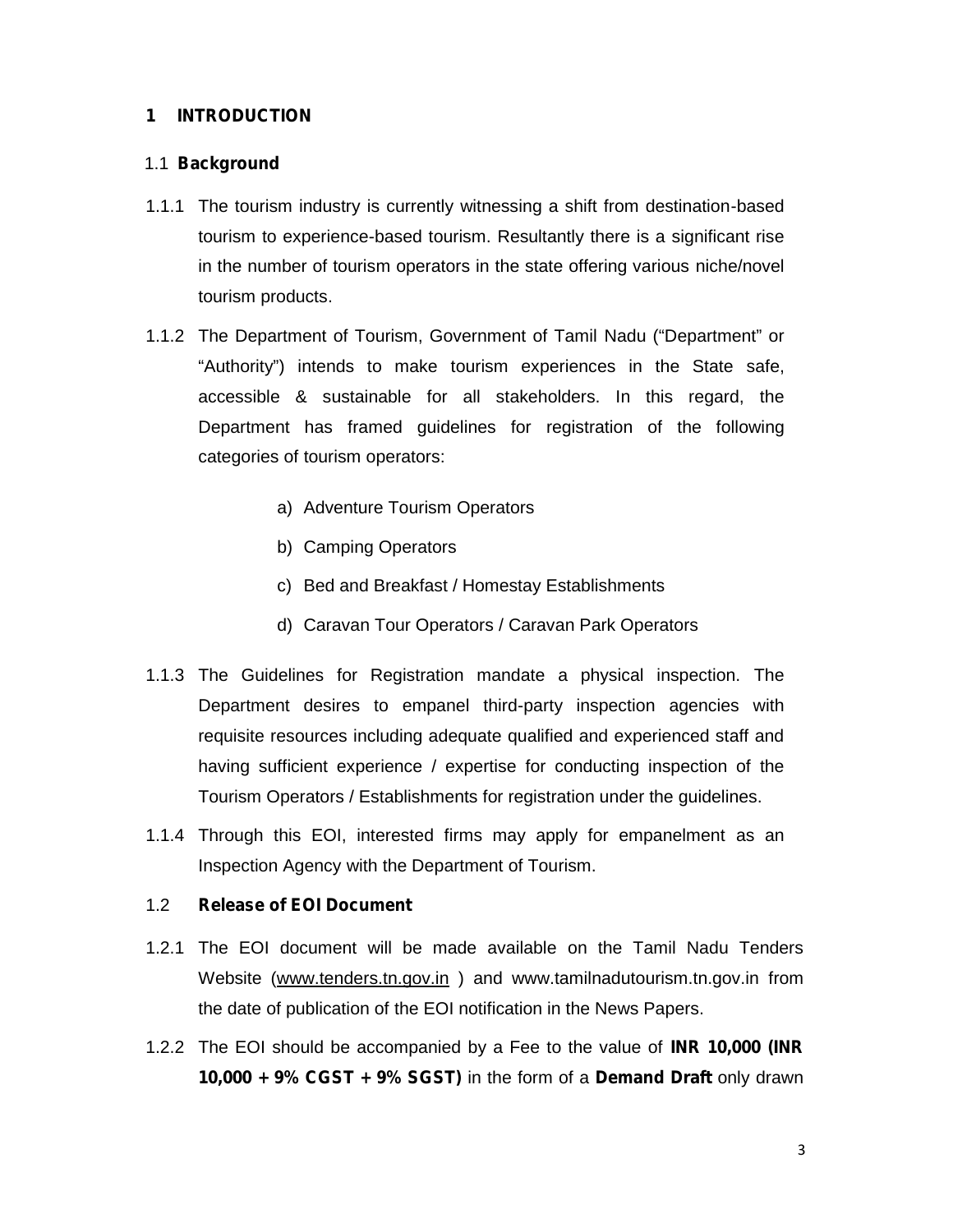on any Indian Nationalized/Scheduled Commercial Bank in favour of **"Director of Tourism", payable at Chennai.** It is a non-refundable payment.

1.2.3 Validity of the proposal

The proposal shall be valid for a period of not less than 120 days from the Proposal Due Date (PDD)

1.2.4 Pre-bid conference

The date, time, venue of the pre-bid conference shall be

Date: 16.05.2022

Time: 11.00 hrs

Venue: Department of Tourism, Tamil Nadu Tourism Complex, No.2, Wallajah Road, Chennai-2

1.2.5 Last date for receiving EOI applications:

Date: 20.05.2022 Time: 15.00 hrs

- 1.2.6 Opening of bids Date: 20.05.2022 Time: 15.30 hrs
- 1.2.7 Communication

All communications including the submission of proposal should be addressed to:

The Director, Department of Tourism, Tamil Nadu Tourism Complex, No.2, Wallajah Road, Chennai-2

#### 1.3 **Period of Empanelment**

- 1.3.1 The empanelment is for a period of 2 years from the date of finalization of the empanelled firms by The Department of Tourism.
- 1.3.2 Empanelment is also liable for cancellation if at any stage it is found that the documents/information submitted in the Application is false.
- 1.3.3 The Department shall have the right to terminate the empanelment without any compensation if the empanelled Inspection Agency becomes bankrupt or otherwise insolvent or in case of dissolution of the firm or winding up of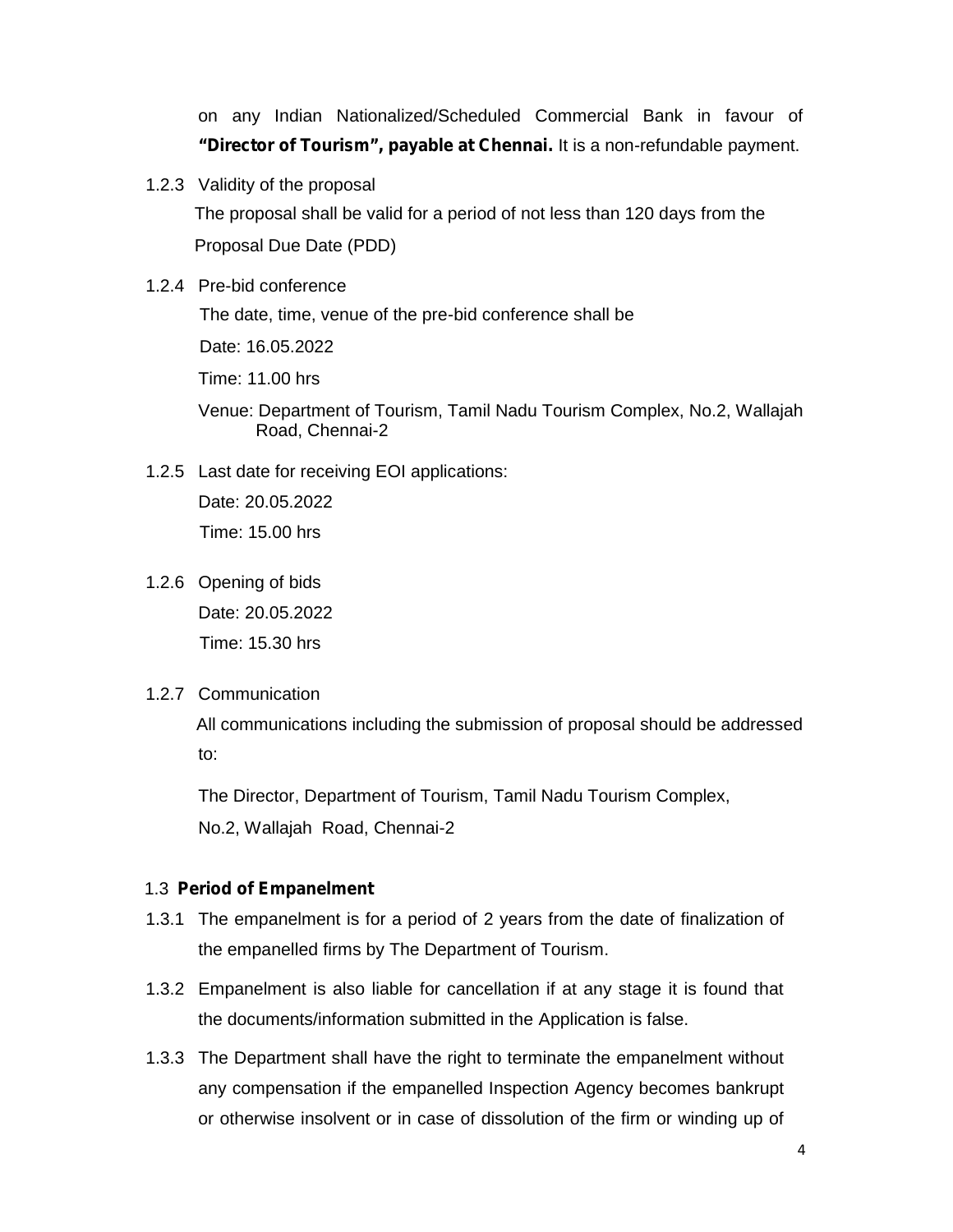the company, provided that such termination will not prejudice or affect any right of action or remedy, which has accrued thereafter to the Department.

# **2 INSTRUCTIONS TO APPLICANTS**

- 2.1 The Applicant shall submit the application in the format specified in Appendix 1 to Appendix 4.
- 2.2 The Department shall treat the application as complete if all of the following requirements are met:
- a) The applicant submits the application for empanelment in the format and manner specified
- b) The applicant submits all documents required under Appendix 1 to Appendix 4.
- c) The applicant pays a non-refundable application fee of Rupees Ten thousand along with necessary taxes (as per 1.2.2) to the Authority
- 2.3 The Authority may call for additional information from the applicant and the applicant shall furnish such information within such time as may be stipulated by the Authority.

# **3 SCOPE OF WORK**

## 3.1 **Scope of work**

3.1.1 The Authority has put in place an online system of registration for the tourism operators in the state. The process of allotment of inspection to concerned inspection agencies/inspecting officers and submission of inspection reports have also been made online to ensure the speed and accuracy of inspections.

The scope of work of the Inspection Agency is as follows:

- a) Scrutiny of Documents submitted by applicants to identify any discrepancies.
- b) Conducting physical inspection on the date finalized in the online registration portal.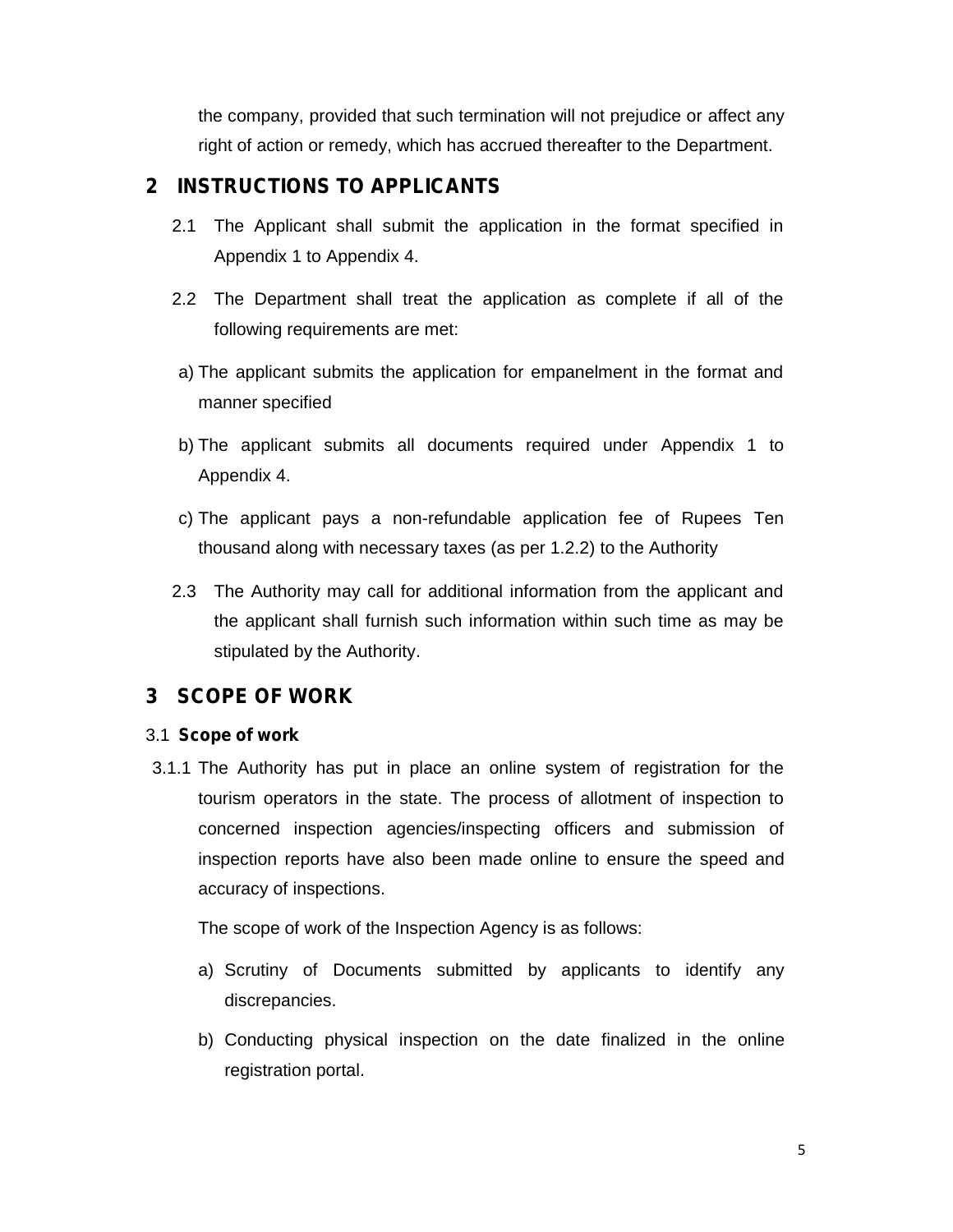- c) Identification of shortcomings/rectifications required based on the Guidelines issued by the Department.
- d) Submission of a detailed inspection report along with recommendations for the registration
- e) Submission of a rectification report listing any rectifications required to be made by the operator.
- f) Verification of the rectifications incorporated by the operator and conducting a re-inspection in cases where it is required.
- g) Final recommendation on approval/rejection of the registration of the operator.
- h) Periodic inspection of operators based on communication from the Department.
- 3.1.2 The Inspection Agency shall not utilize or publish or disclose or part with any statistics, data/proceeding or information collected for the purpose of this Inspection, without written consent of the Department. The Agency shall be bound to hand over the entire records of assignment to Department. The Agency shall be responsible for any explanation / description in the matter of this engagement.

# **4 PERSONS INELIGIBLE FOR EMPANELMENT**

- 4.1 Any person/Company who has been blacklisted by the Government of India or the Government of any State shall be debarred from empanelment as an inspection agency.
- 4.2 Any person/Company whose empanelment has been cancelled by the Department, who has been blacklisted by the Government of India or the Government of any State shall be debarred from empanelment as an inspection agency.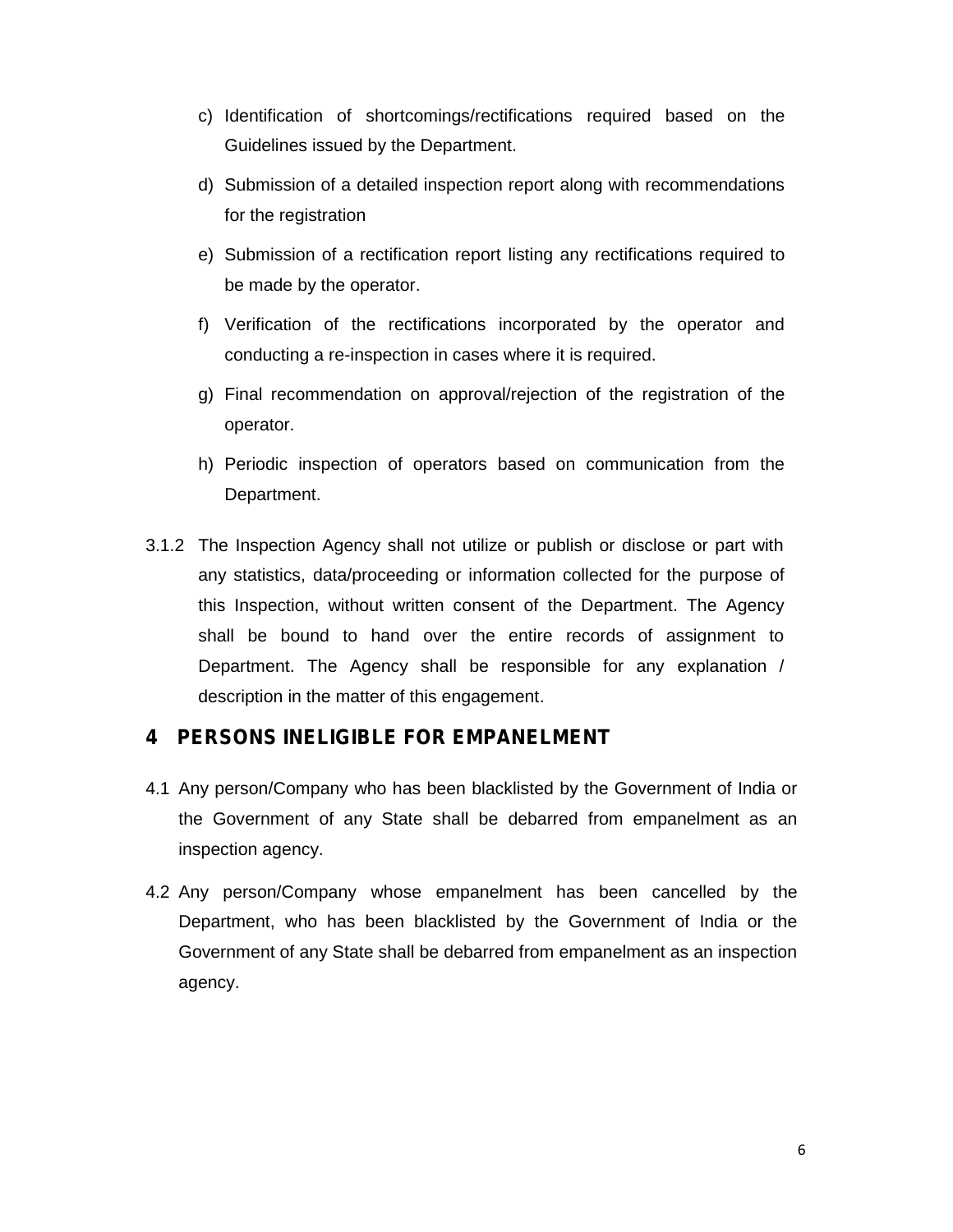# **5 ELIGIBILITY OF APPLICANTS**

- 5.1 The authority shall evaluate the Applications only if they are complete as per clause 2.1 & 2.2.
- 5.2 The Applicant shall be a single entity applying for the empanelment process. No consortiums are allowed.
- 5.3 The Applicant should not have a Conflict of Interest that affects the empanelment process. Any Applicant found to have a Conflict of Interest shall be disqualified.
- 5.4 The Applicant must have conducted inspections/certifications/audits for a minimum period of **3 (Three) years**.
- 5.5 The Applicant must have conducted at least **10 (Ten)** inspections/certifications/audits for Eligible Assignments.

**Eligible Assignments**: Projects in Adventure Tourism, Camping, Caravan Tourism, Homestay / Bed and breakfast establishments, Hotels and Restaurants.

- 5.6 The Applicant should have conducted a minimum of **5 (Five)** inspections/certifications/audits in the last financial year.
- 5.7 The Applicant should have a minimum of 2 (Two) Inspecting Officers with relevant qualifications and experience:
	- a) Have relevant educational degree / diploma / certification.
	- b) Have at least five years of experience in one or more of the mentioned fields – Tourism, Hospitality, Adventure Sports
- 5.8 The Applicants may note that merely meeting the minimum eligibility criteria does not entitle them to empanelment. The applicants meeting the minimum eligibility criteria will be further short-listed for Evaluation based on the below criteria: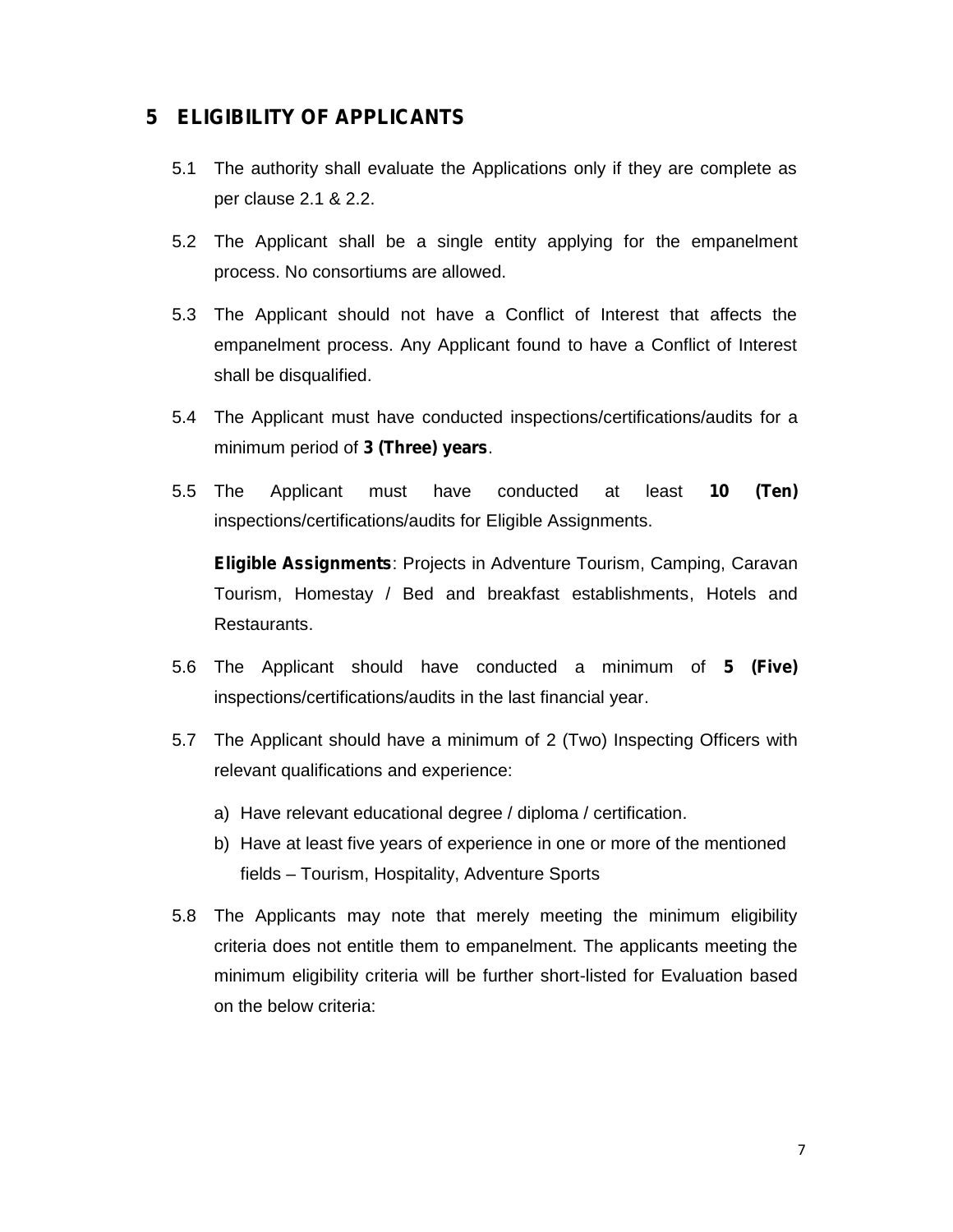| SI.            | <b>Criteria</b>                          | <b>Max. Score</b> | Min. Score  | <b>Scoring</b>    |
|----------------|------------------------------------------|-------------------|-------------|-------------------|
| No.            |                                          |                   |             | <b>System</b>     |
| $\mathbf{1}$   | No.<br>of<br>inspections/<br>audits/     |                   |             | $11-30-5$         |
|                | certifications conducted in the past     |                   |             | $31 - 50 - 10$    |
|                |                                          | 10                | $\pmb{0}$   | $> 50 - 15$       |
|                |                                          |                   |             |                   |
| $\overline{2}$ | inspections /<br>of<br>audits<br>No.     |                   |             |                   |
|                | certifications<br>conducted<br>in<br>the | 10                | $\pmb{0}$   | $5 - 10 - 5$      |
|                | Financial Year 2021-22                   |                   |             | $>10 - 10$        |
| 3              | No. of years for which the applicant     |                   |             |                   |
|                | has been<br>in<br>business of<br>the     |                   |             | $3-5$ years - $5$ |
|                | conducting<br>inspections/audits/        | 15                | 5           | 6-8 years - 10    |
|                | certifications                           |                   |             | >8 years - 15     |
| $\overline{4}$ | Number of inspections/<br>audits/        |                   |             |                   |
|                | certifications in the tourism sector     |                   |             |                   |
|                | the<br>applicable categories<br>for      | 10                | 5           |                   |
|                | (Adventure Tourism / Camping /           |                   |             | $10-20-5$         |
|                | Bed n Breakfast or Homestay /            |                   |             | $>20 - 10$        |
|                | Caravan Tourism)                         |                   |             |                   |
| 5              | Industry Experience of Staff in the      | 15                | $\mathbf 0$ | $3 - 5 - 5$       |
|                | Eligible Assignments (in years)          |                   |             | $6 - 8 - 10$      |
|                |                                          |                   |             | $>8 - 15$         |
| 6              | Number of staff qualified to conduct     |                   |             | $2 - 4 - 5$       |
|                | inspection/audit/certification           | 15                | $\mathbf 0$ | $5-7 - 10$        |
|                |                                          |                   |             | $>7 - 15$         |
| $\overline{7}$ | Whether the applicant is                 |                   |             |                   |
|                | Certified/accredited for conducting      | 10                | 0           | If $Yes - 10$     |
|                | inspections/ audits                      |                   |             | If $No-0$         |

\* Documentary proof includes work completion certificate, final bill payment on completion of the work issued by the client or any such document evidencing the work done to the satisfaction of the Client.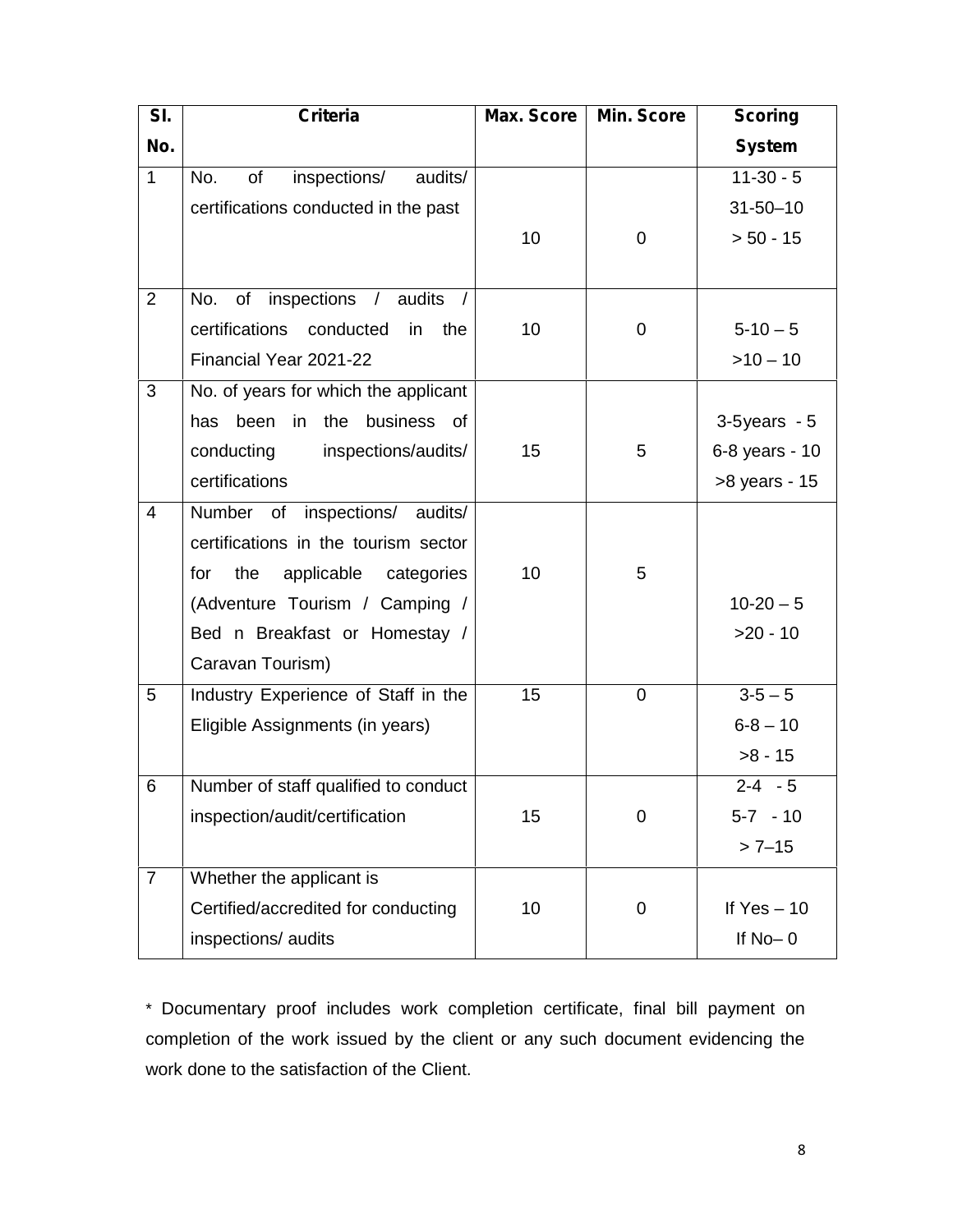# **6 EMPANELMENT OF INSPECTION AGENCIES**

- 6.1 If the Department decides to empanel an applicant, it shall issue a written or electronic communication to the applicant and ask him to submit the security deposit in accordance with clause 8 within a period of fifteen working days or such time period.
- 6.2 The Department reserves to right to decide the number of agencies for empanelment**.**

#### 6.3 **Execution of Agreement**

After acknowledgement of the Letter of Award (LOA) by the Selected Applicant, the Applicant shall execute the Agreement within the period as specified by the Authority in the LoA. The Selected Applicant shall not be entitled to seek any deviation in the Agreement.

#### 6.4 **Commencement of Assignment**

The Inspection Agency shall commence its duties within seven days of the date of the Agreement, or such other date as may be mutually agreed. If the Agency fails to either sign the Agreement as specified or commence the assignment as specified herein, the Department may invite other Applicants for negotiations. In such an event, the LOA or the Agreement, as the case may be cancelled /terminated.

#### 6.5 **Proprietary data**

All documents and other information provided by the Department or submitted by an Applicant to the Authority shall remain or become the property of the Department of Tourism. Applicants and the Inspection Agency, as the case may be, are to treat all information as strictly confidential. This Department will not return any Proposal or any information related thereto. All information collected, analysed, processed or in whatever manner provided by the firms to the Department in relation to the empanelment shall be the property of the Department.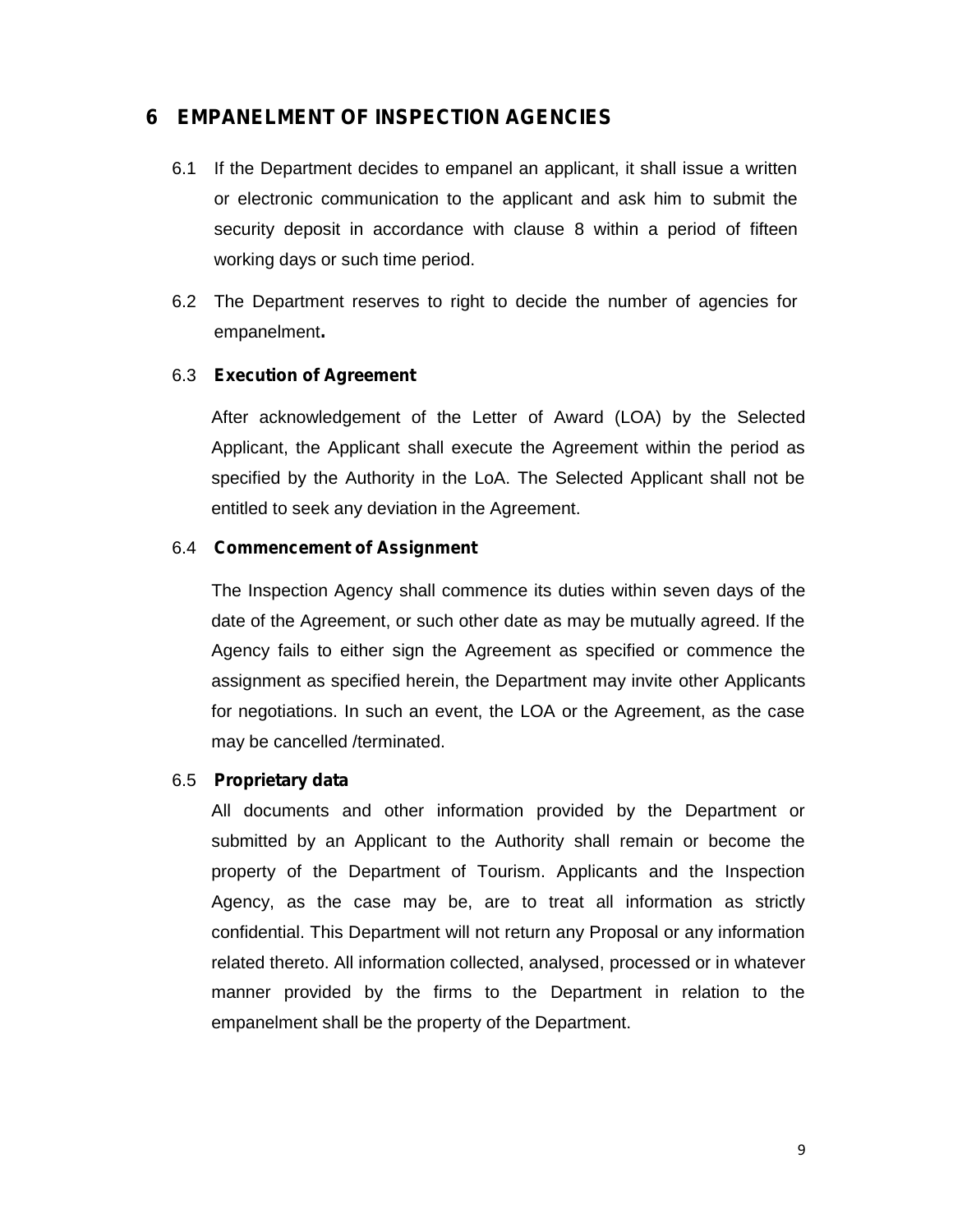#### 6.6 **Penalty for Delay and Errors**

In case of delay in submission of reports or in case any error or variation is detected in the reports submitted by the Inspection Agency and such error or variation is the result of negligence or lack of due diligence on the part of the Agency, the consequential damages thereof shall be quantified by the Authority in a reasonable manner and recovered from the Agency by way of deemed liquidated damages, subject to a maximum of 10% (ten per cent) of Inspection charges.

# **7 PAYMENT FOR INSPECTION**

- 7.1 The Department shall pay specified all-inclusive fees for inspection/ re-inspection to the Inspection Agency against monthly invoices raised by the Agency as per rates notified by the Department. (30 days or 45 days after submitting the invoice)
- 7.2 Inspection & Re-inspection Charges: The Applicant must also quote the Inspection and Re-inspection charges (Appendix–4). However, the charges for inspection and re-inspection will be fixed by the Department of Tourism.

# **8 SECURITY DEPOSIT**

- 8.1 An applicant shall submit and maintain a security deposit of Rupees Two Lakhs to be held by the Authority during the period of empanelment.
- 8.2 The security deposit shall be in the form of an irrevocable Bank Guarantee issued by Scheduled Commercial Bank.
- 8.3 The Authority shall release the security deposit (without any interest) if
	- a) An inspection agency surrenders its empanelment, and the Authority is satisfied that the inspection agency has discharged its obligations as per the requirements under this document; or
	- b) The period of empanelment of the inspection agency has expired and the Authority is satisfied that the inspection agency has discharged its obligations as per the requirements under this document.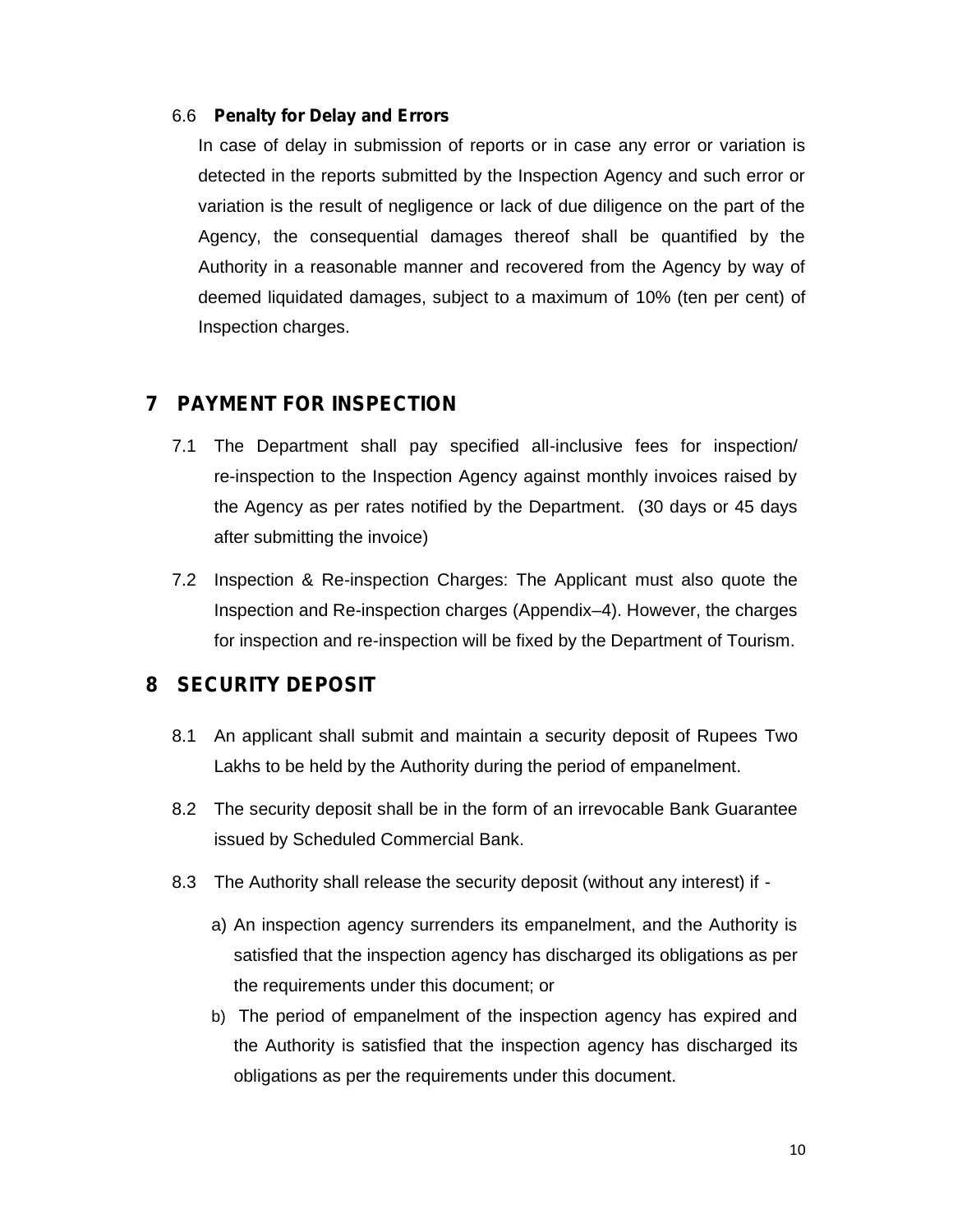# **9 OBLIGATION OF THE INSPECTION AGENCY**

- 9.1 The Inspection Agency shall start the process of inspection once the application is allotted to the Agency on the online portal.
- 9.2 The Agency shall discharge its obligations as specified in the Scope of Work (Clause 3).
- 9.3 The inspection agency shall not outsource inspection to any other agency, and all inspection reports and communications under these guidelines must be under the name and authority of the inspection agency.
- 9.4 The inspection agency shall ensure that it has a valid non-disclosure agreement with all of its staff at all times, preventing them from disclosing any information gathered during an inspection under these guidelines, except if required to do so by order of a court, tribunal or law enforcement agency.
- 9.5 The Agency shall submit the inspection report and the rectification report within 7 (Seven) days from the date of inspection. The Agency shall submit the re-inspection report within 7 (Seven) days from the date of re-inspection.
- 9.6 All arrangements for travel, logistics, accommodation etc., necessary for conduct of inspection shall be made by the inspection agency and cost there of borne by it.
- 9.7 The inspection agency shall be required to share with the Department any or all records relating to one or more inspections carried out by it as and when required by the Department.
- 9.8 For the inspection of Adventure Tourism Operators, the Inspection Agency shall intimate the sporting association / organisations governing the activity requesting a member to be present during the physical inspection. The list of such Associations or Organisations shall be notified by the Department.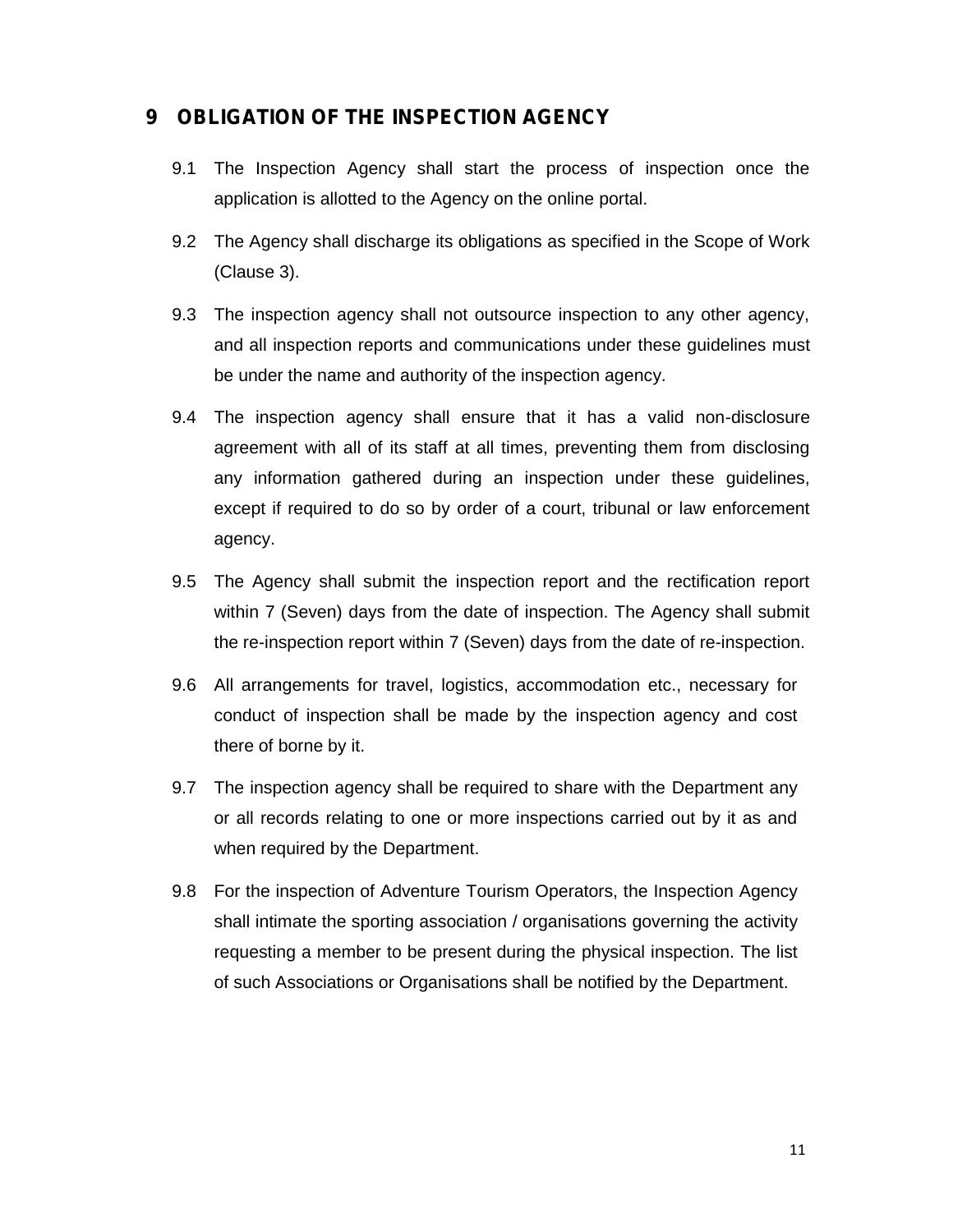# **10 REJECTION OF APPLICATION**

- 10.1 The Department may reject an application if it finds that the applicant does not fulfil the eligibility requirements under clause 5.
- 10.2 The Department may reject an application if any information submitted by the applicant under clause 2 is found to be false.
- 10.3 The Department may reject an application if the applicant does not furnish the information required by the Department within the time period specified under Clause 2.
- 10.4 The Department may reject an application if it finds the applicant ineligible under clause 4.

## **11 SUSPENSION OF EMPANELMENT**

- 11.1 The Department may suspend the empanelment of an inspection agency if:
	- a) such inspection agency fails to comply with any of the terms and conditions subject to which the empanelment was granted to it; or
	- b) the Department has reasons to believe that the inspection agency has colluded with the operator or his representative for the inspection; or
	- c) The inspection agency ceases to carry on the business of inspection or goes into liquidation.
	- d) The Department may suspend the empanelment of an inspection agency without assigning any reason whatsoever.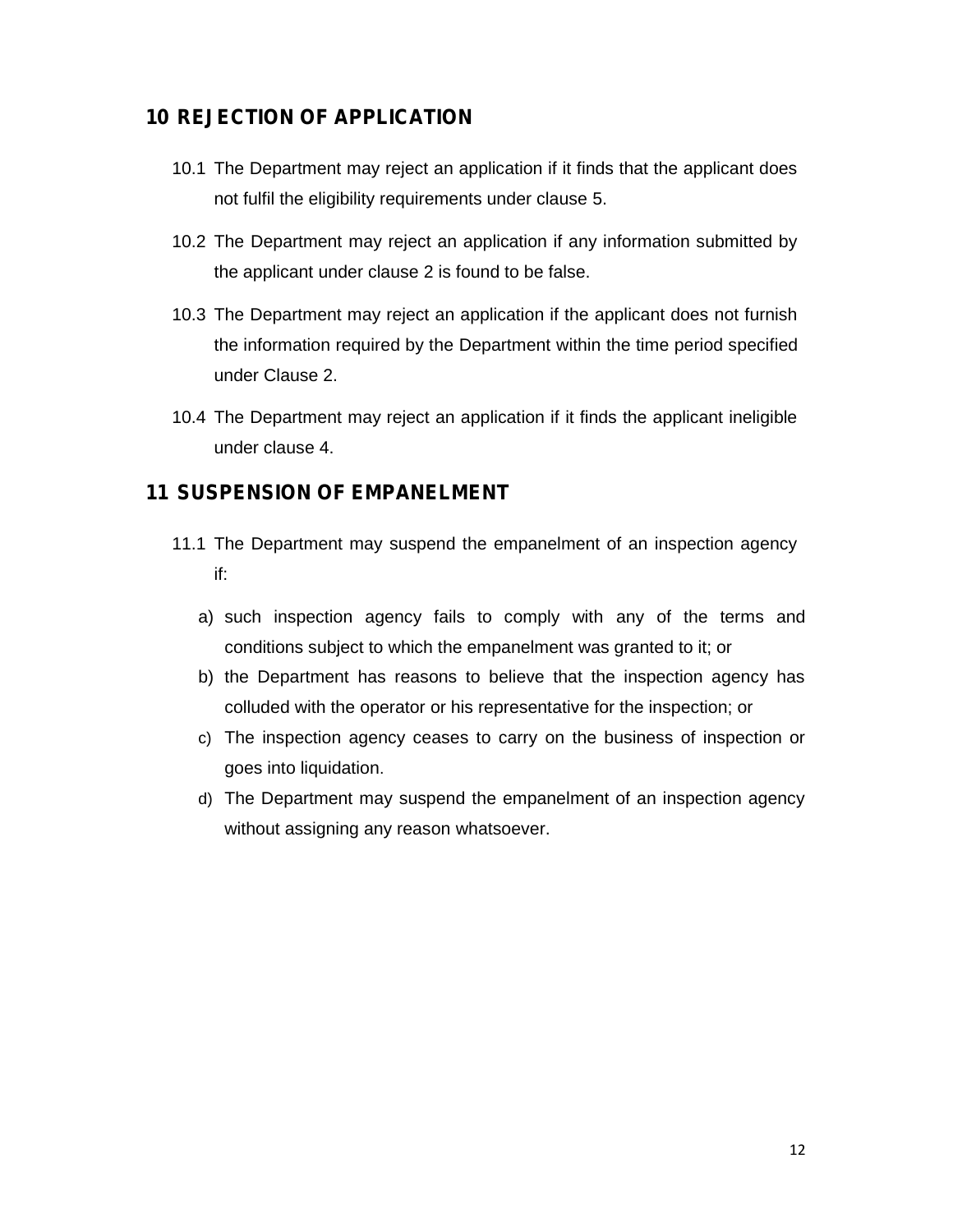- 11.2 An Inspection Agency shall not undertake any inspection during the period of suspension.
- 11.3 In the event of suspension, the inspection agency shall continue to discharge its obligations toward the Department.
- 11.4 The Department may revoke the suspension of an inspection agency if it is satisfied that the inspection agency has fulfilled the requirements and shall communicate such decision to the inspection agency.
- 11.5 An inspection agency whose suspension has been revoked shall be eligible to inspect the tourism operators.

# **12 REQUEST FOR SURRENDER OF EMPANELMENT BY THE INSPECTION AGENCY**

- 12.1 If any inspection agency wishes to surrender its empanelment, it may make such request in writing.
- 12.2 The Department may require the inspection agency to fulfil its obligations with respect to inspections allotted before the date of request of such surrender.
- 12.3 The Department shall not allot any inspections to the inspection agency once such request is made.
- 12.4 The Department may accept the surrender of empanelment and release the security deposit of the inspection agency if it is satisfied that the requirements under this clause are met.

## **13 TERMINATION OF EMPANELMENT**

- 13.1 The Department may terminate the empanelment of an inspection agency for one or more of the following reasons:
	- a) The Department has reason to believethat the inspection agency has colluded with the tourism operator for the inspection;
	- b) The inspection agency fails to comply with any of the terms and conditions subject to which empanelment was granted to it;
	- c) The inspection agency fails to respond to a communication issued;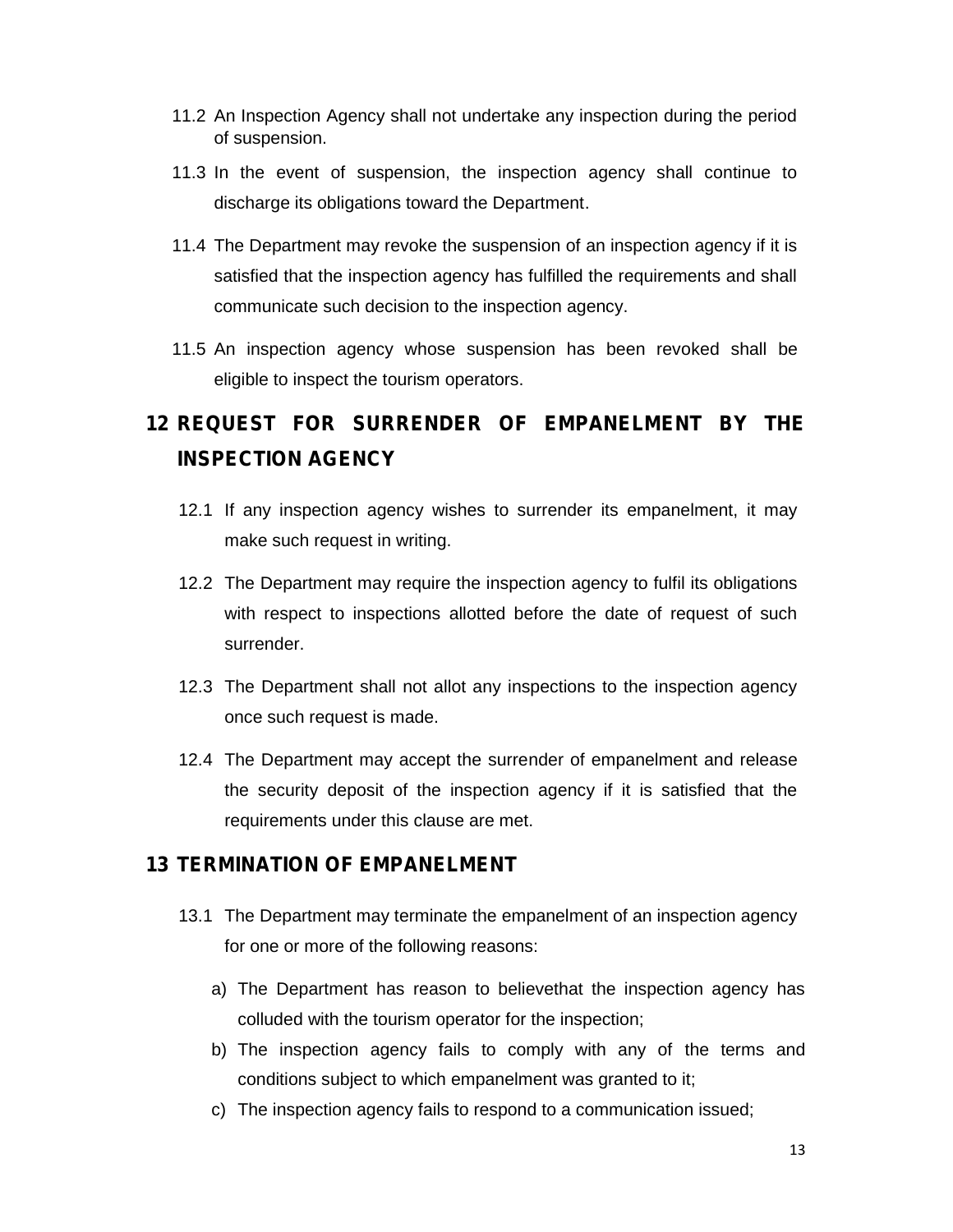- d) Empanelment of the inspection agency has been suspended and the inspection agency fails to comply with the necessary requirements;
- e) The Department has reason to believe that the performance of the inspection agency is lacking or not as per standards;
- 13.2 The Department of Tourism will have the right to terminate the empanelment of any agency without assigning any reason whatsoever, such decision shall be final and binding on the empanelled agencies.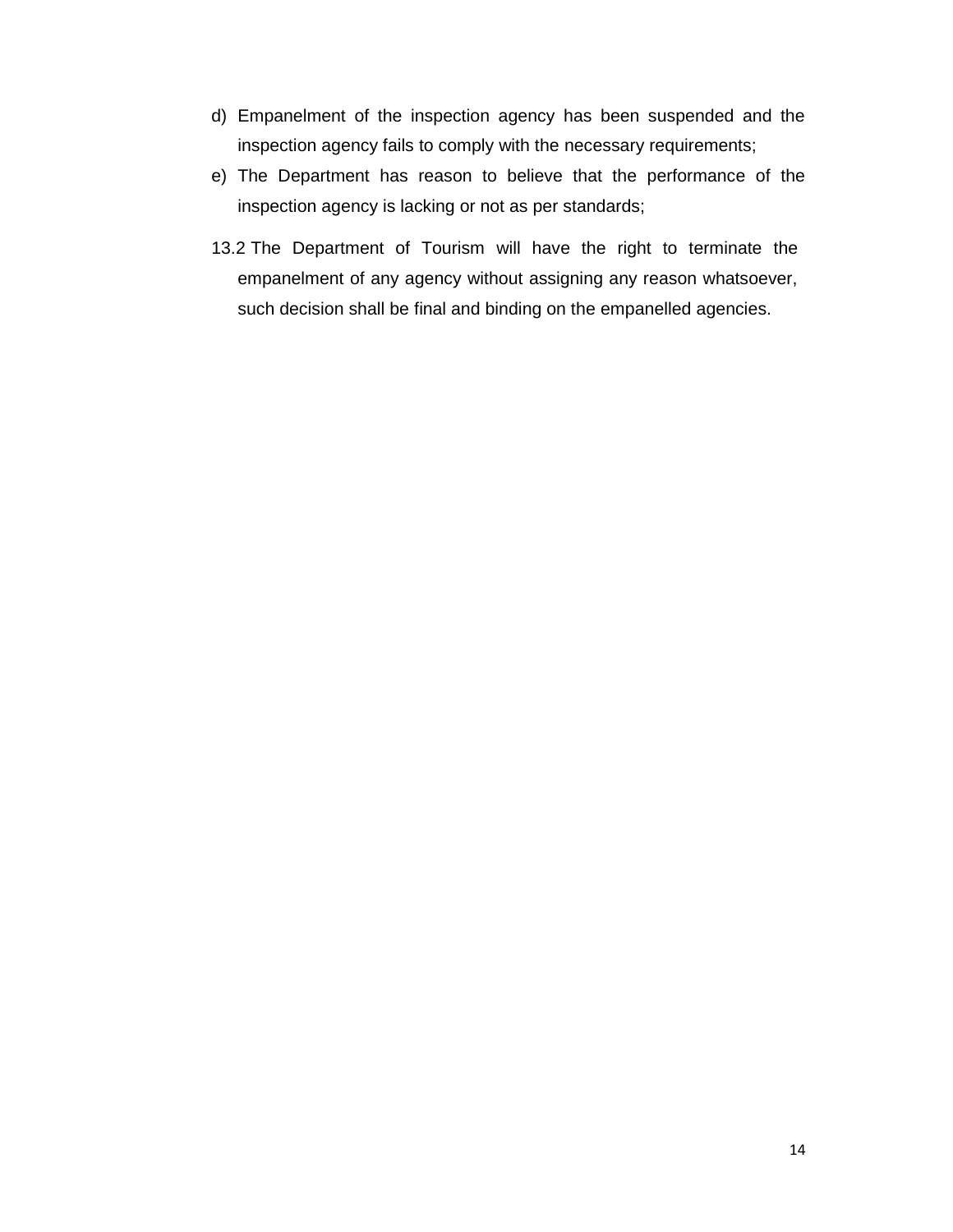### **APPENDIX–1**

### **Application for EOI**

To Date:

The Director, Department of Tourism, Tourism Complex, No.2, Wallajah Road, Triplicane, Chennai-600 002

#### **Sub: "Expression of Interest for Empanelment as an Inspection Agency for Registration of Tourism Operators"**

1. With reference to your EoI Document dated……………………, I/We, having examined all relevant documents and understood their contents, hereby express our interest in empanelment as an Inspection Agency.

2. I/We certify that all information provided in the Application are true and correct, nothing has been omitted which renders such information misleading; and all documents accompanying such Application are true copies of their respective originals.

3. I/We shall make available to the Authority any additional information it may deem necessary or require for supplementing or authenticating the Application.

4. I/We acknowledge the right of the Authority to reject our application without assigning any reason or otherwise and hereby waive our right to challenge the same on any account whatsoever.

5. I/We certify that in the last ten years, we have neither failed to perform on any contract, as evidenced by imposition of a penalty by an arbitral or judicial authority or a judicial pronouncement or arbitration award against the Applicant, nor been expelled from any project or contract by any authority nor have had any contract terminated by any authority for breach on our part.

6. I / We understand that empanelment will be subject to verification of all information submitted for qualification at the time of application.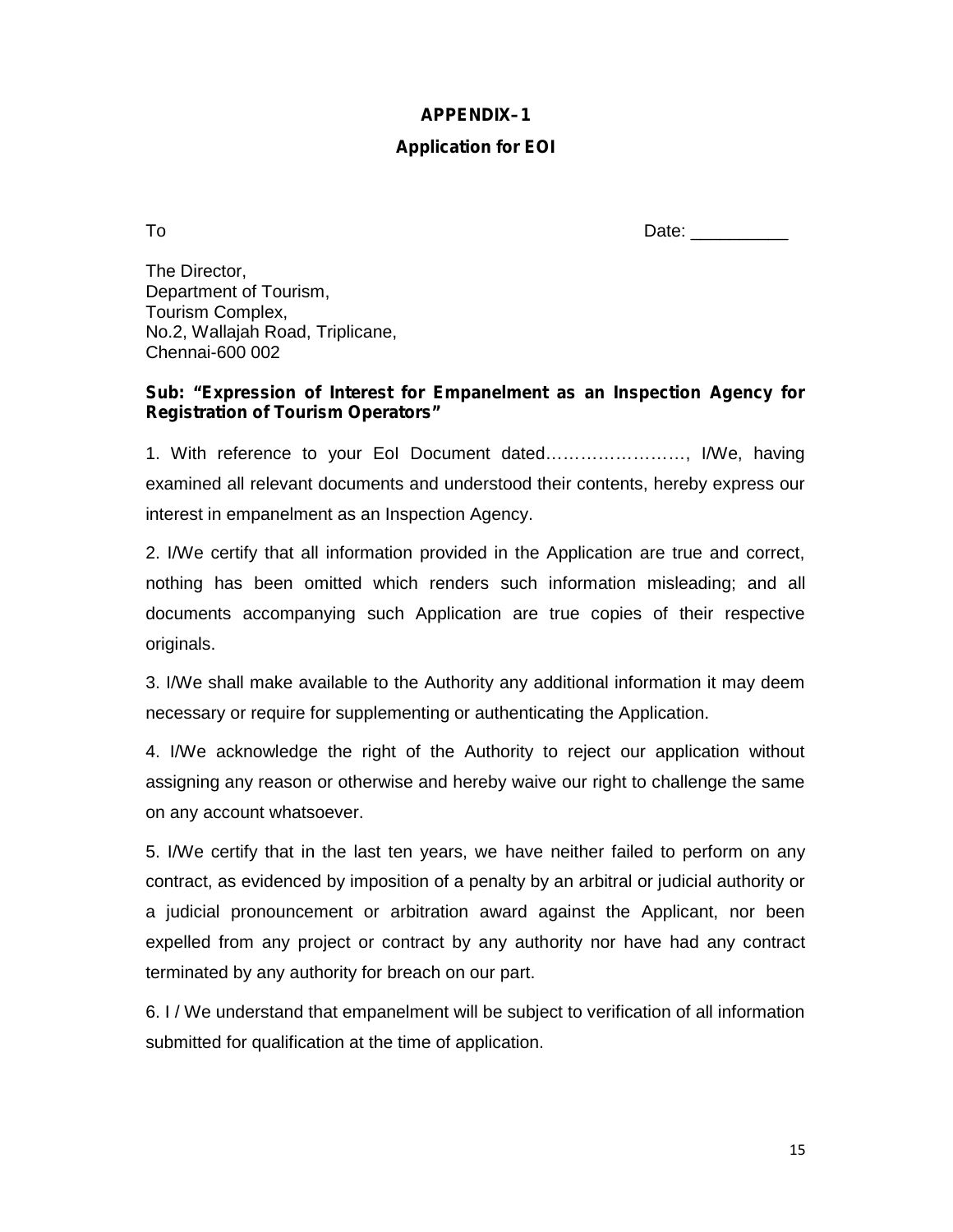6. I/We understand that you may cancel the Selection Process at any time and that you are neither bound to accept any Application that you may receive nor to select the "Inspection Agency", without incurring any liability to the Applicants.

7. I/We certify that in regard to matters other than security and integrity of the country, we have not been convicted by a Court of Law or indicted or adverse orders passed by a regulatory authority which would cast a doubt on our ability to fulfil our obligations or which relates to a grave offence that outrages the moral sense of the community.

8. I/We further certify that in regard to matters relating to security and integrity of the country, we have not been charge-sheeted by any agency of any Government or convicted by a Court of Law for any offence committed by us.

9. I/We hereby irrevocably waive any right or remedy which we may have at any stage at law or howsoever otherwise arising to challenge or question any decision taken by the Authority in connection with the empanelment of Inspection Agencies or in connection with the Empanelment Process.

12. I/We agree and undertake to abide by all the terms and conditions of the EoI Document. In witness thereof, I/we submit this Application under and in accordance with the terms of the EoI Document.

Yours faithfully,

(Signature of the Authorised Signatory) Name: Designation: Email: Seal of the Applicant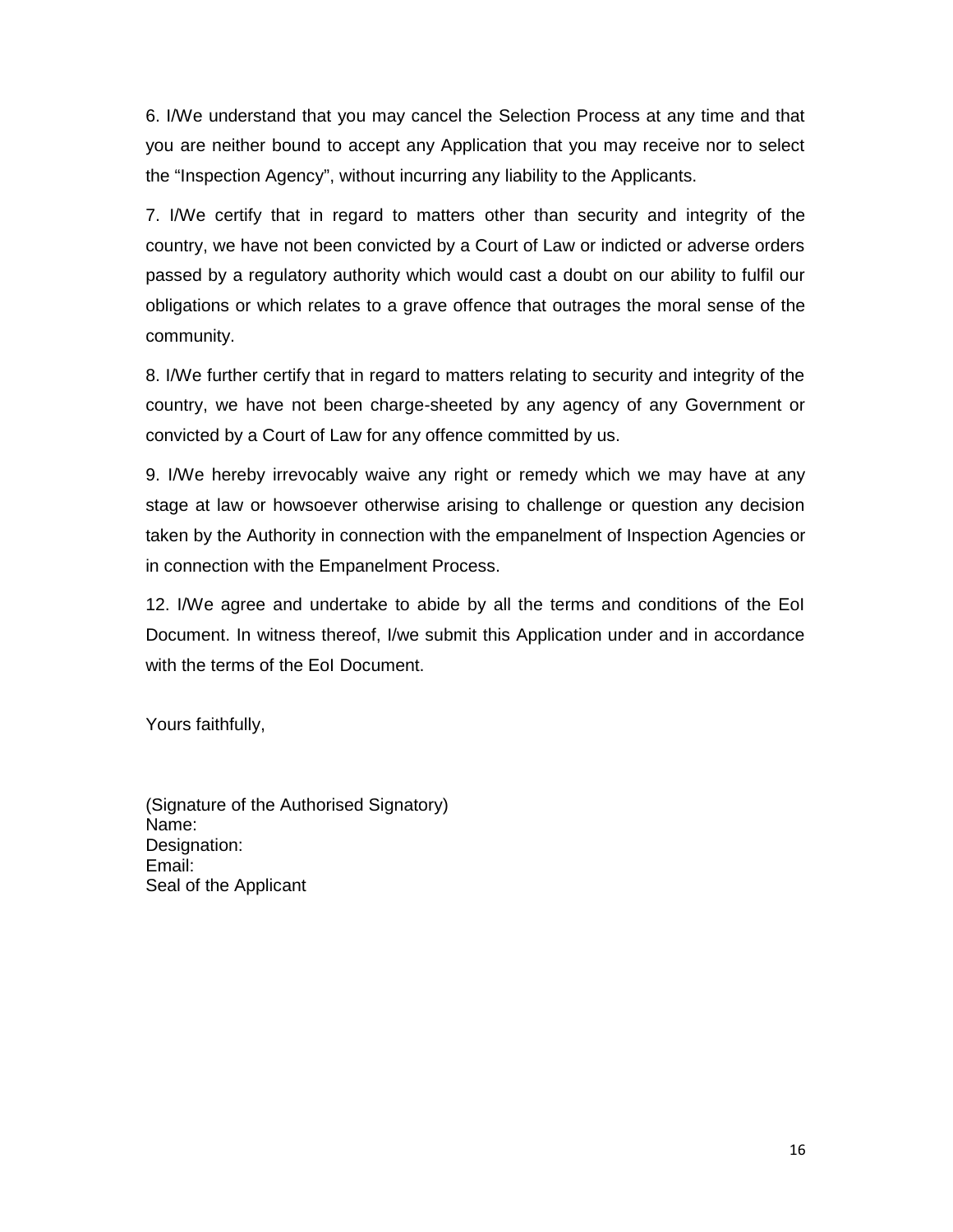# **APPENDIX-2**

# **Particulars of the Applicant**

| S.<br>No.      | <b>Particulars</b>                         | <b>Details</b> |
|----------------|--------------------------------------------|----------------|
| 1              | Name of the Firm / Company                 |                |
| $\overline{4}$ | Legal Status:                              |                |
|                | (Please provide Documentary Proof)         |                |
| 5              | Country of Incorporation                   |                |
| 6              | <b>Registered Office Address:</b>          |                |
|                | Phone number:                              |                |
|                | Mail id                                    |                |
| $\overline{7}$ | PAN number                                 |                |
| 8              | <b>GST</b> number                          |                |
| 9              | Year of Incorporation                      |                |
|                | (Please Provide copy of "Incorporation     |                |
|                | Certificate")                              |                |
| 10             | Year of Commencement of Business           |                |
| 11             | <b>Principal Place of Business</b>         |                |
| 12             | Name, Qualification, and Experience of the |                |
|                | Firm's Director(s) / Promoter (s)          |                |
| 13             | No. of Branches & address of each branch   |                |
| 14             | Income Tax Returns for last 2 years        |                |
| 15             | Authorized Signatory/Contact Personnel:    |                |
|                | Name:                                      |                |
|                | Designation:                               |                |
|                | Address:                                   |                |
|                | Phone & Fax Numbers:                       |                |
|                | Mail Id:                                   |                |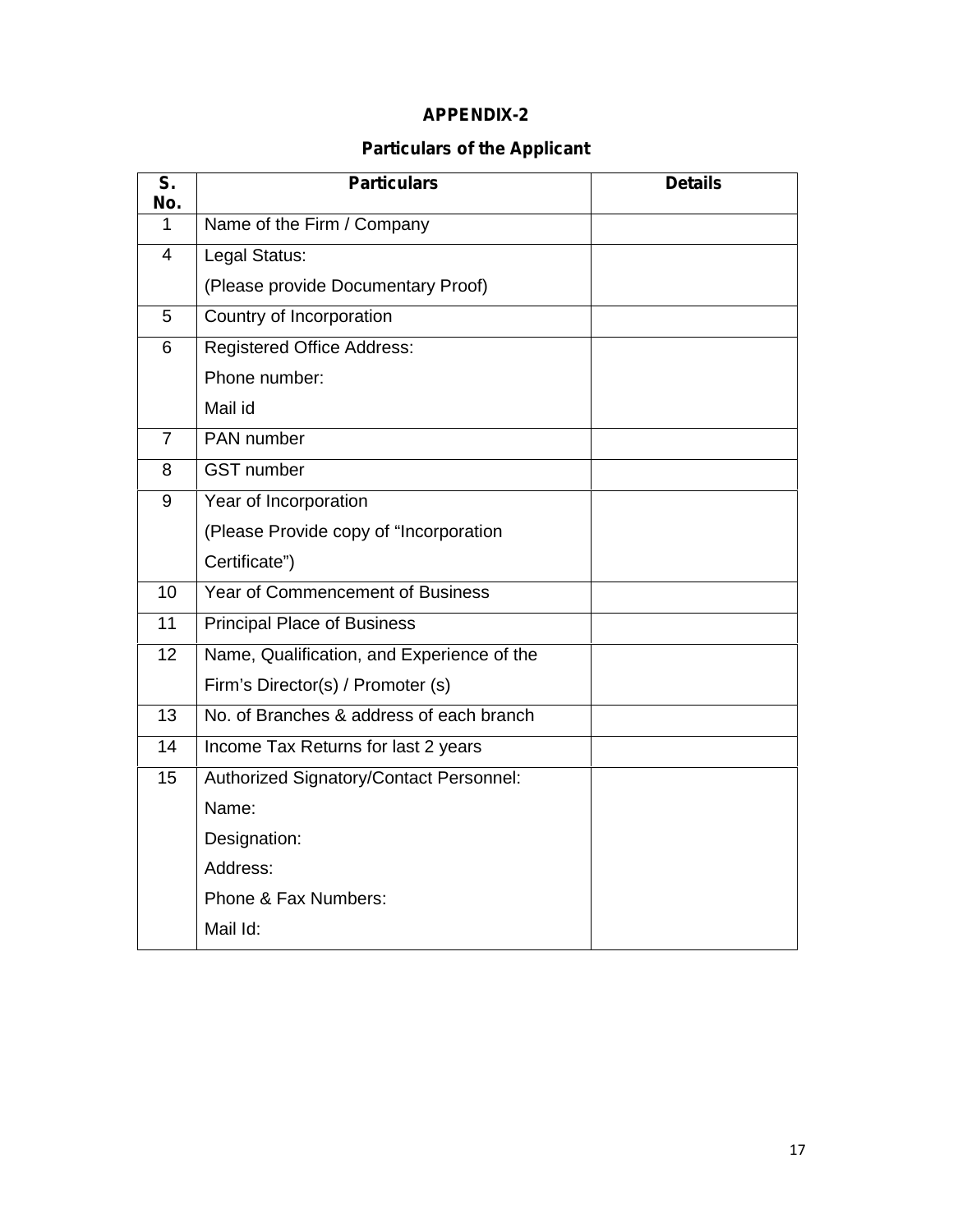## **APPENDIX –3**

## **Eligibility Criteria**

#### **a) No. of Inspections**

#### **Number of Inspections conducted: \_\_\_\_**

Enclose details of inspections/ certifications/audits conducted along with documentary proof/certificate from the client

(Statement as per below format to be furnished)

| SI.<br>No. | Name of<br><b>Client</b> | Type of<br>Inspection | <b>Industry</b> | Whether it is<br>an Eligible<br><b>Assignment</b><br>(Yes/No) | Year of<br><b>Inspection</b><br>(Financial<br>Year) |
|------------|--------------------------|-----------------------|-----------------|---------------------------------------------------------------|-----------------------------------------------------|
|            |                          |                       |                 |                                                               |                                                     |
|            |                          |                       |                 |                                                               |                                                     |
|            |                          |                       |                 |                                                               |                                                     |

### **b) Total Years of Experience**

# **Total Experience in conducting inspections/audits/certifications: \_\_\_\_** Enclose details of inspections conducted along with documentary proof/certificate from the client (work completion report or final payment order on completion) in the following format (A minimum of 3 inspections/audits/certifications for each of the years)

| <b>S. No.</b> | <b>Client</b> | Type of<br>Inspection | <b>Industry</b> | Year of<br><b>Inspection</b> |
|---------------|---------------|-----------------------|-----------------|------------------------------|
|               |               |                       |                 |                              |
|               |               |                       |                 |                              |
|               |               |                       |                 |                              |

## **c) Details of Inspecting Officers**

Enclose details of staff qualified to conduct inspections/audits/certifications, along with documentary proof.

| S.<br>No. | Name | Designation   Qualification | <b>Years of</b> | <b>Details of</b><br><b>Experience Experience</b> | <b>Certifications</b> |
|-----------|------|-----------------------------|-----------------|---------------------------------------------------|-----------------------|
|           |      |                             |                 |                                                   |                       |
|           |      |                             |                 |                                                   |                       |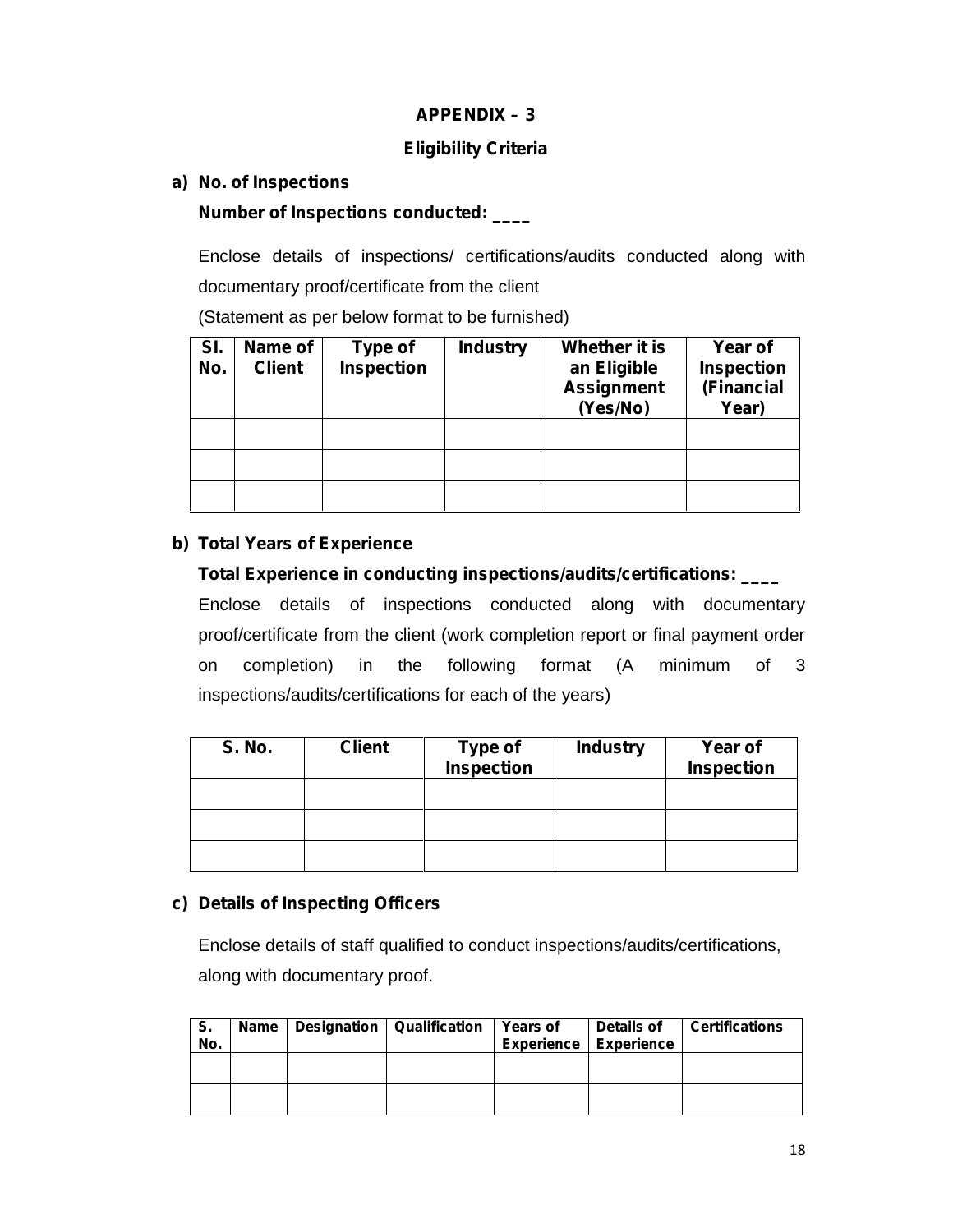#### **d) Substitution of key Personnel**

Substitution will however, be permitted if the Key Personnel is not available for reason of any incapacity or due to health, subject to equally or better qualified and experienced personnel being provided to the satisfaction of the Authority

## **e) Certifications of the Applicant**

Enclose details of certifications that the Applicant holds for conducting inspection/audit/certifications along with documentary proof.

| <b>S. No.</b> | <b>Name of Certification</b> | Date of<br>obtaining<br>certification | <b>Validity</b> |
|---------------|------------------------------|---------------------------------------|-----------------|
|               |                              |                                       |                 |
|               |                              |                                       |                 |